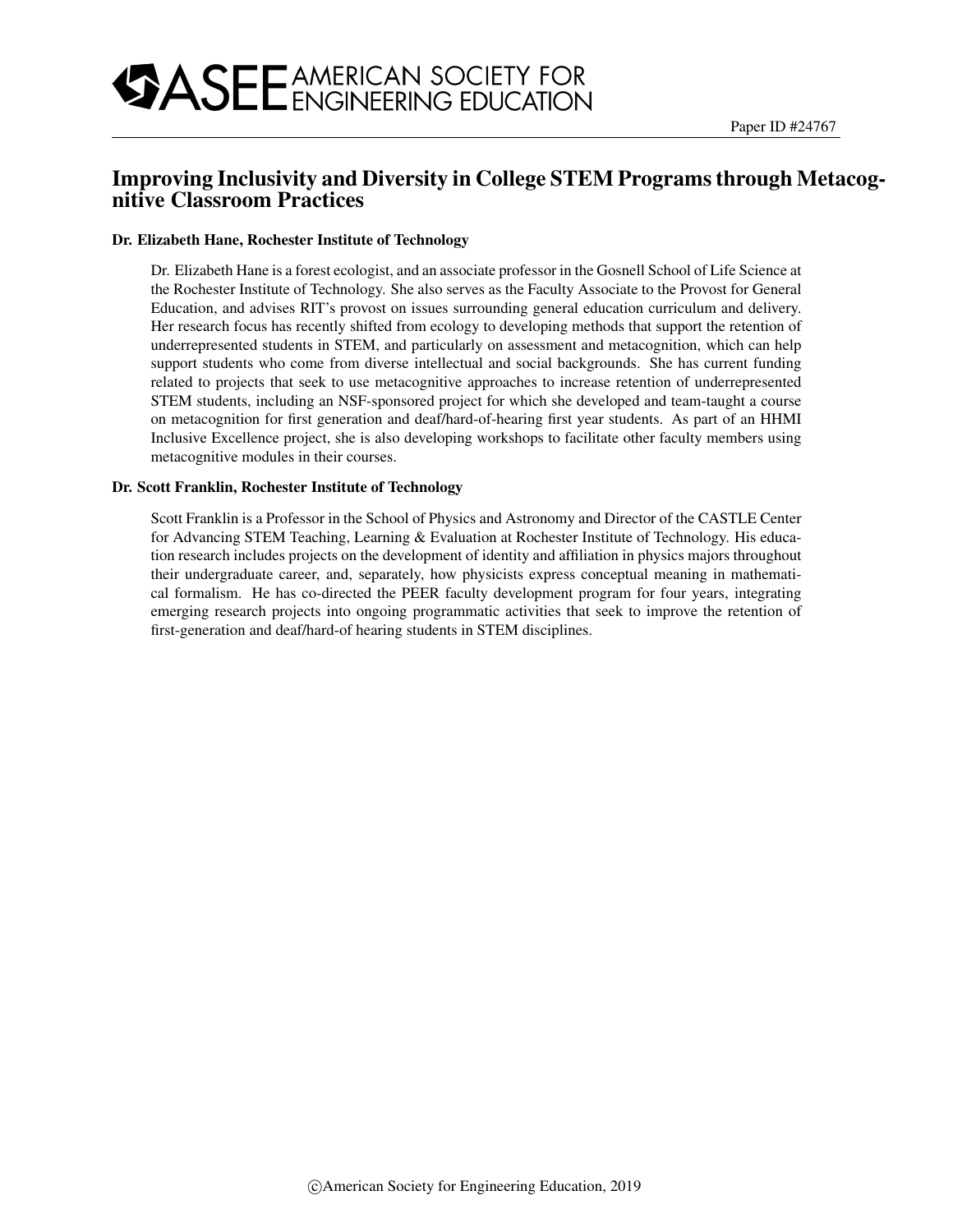# **Improving Inclusivity and Diversity in College STEM Programs through Metacognitive Classroom Practices**

Elizabeth Hane Associate Professor, Gosnell School of Life Sciences, Rochester Institute of Technology

Scott Franklin Professor, School of Physics & Astronomy, Rochester Institute of Technology

Keywords: undergraduate, gender, disability, 1st generation

### **Abstract:**

We report on results from RIT's Project IMPRESS: Integrating Metacognitive Practices to Ensure Student Success, a 5-year NSF funded program to improve retention of first-generation and deaf/hard-of-hearing students in STEM disciplines. As part of IMPRESS, we have developed and taught a first-year course "Metacognitive Approaches to Scientific Inquiry." The course, which satisfies the Institute's Ethical Perspectives requirement, introduces students to a variety of metacognitive issues and practices including: developing a growth mindset; Bloom's and Perry's taxonomies for content and intellectual development; inaccuracy in self-assessment; lateral and longitudinal transfer of knowledge and experiences; and the benefits of self-reflection. Over 200 students in five years have taken the course, with very promising results. Retention of IMPRESS 1st-generation and DHH students into their 2nd, 3rd and 4th year are all above 80%, at or exceeding the institutional average. IMPRESS student demographics are inclusive: 35% are women; 32% from identities historically excluded from STEM disciplines; and 17% Deaf or Hard of Hearing (DHH). Retention results are consistent across these demographics.

In qualitative research focus groups students consistently report IMPRESS experiences as lifechanging. Students recognize that issues and strategies learned in the class can be used in their other classes and that this class essentially teaches them "how to learn." Students also report great appreciation for a class in which disciplinary faculty (as opposed to academic or student support staff) demonstrate meaningful care for students as humans. Additionally, a quantitative study comparing IMPRESS students with a matched group of non-IMPRESS 1st-generation/DHH students found that IMPRESS students were more likely to report satisfaction with their choice of RIT as an institution.

In this paper we describe the curricular innovations that comprise the foundations of the Metacognition course and the latest analyses of retention and student satisfaction.

#### **Introduction:**

Considerable research has shown that lack of ability is not what drives students from STEM fields [1] [2]. Seymour and Hewitt [1] found that students who left STEM fields had similar qualifications and grades as those that stayed, indicating that it was not lack of ability that led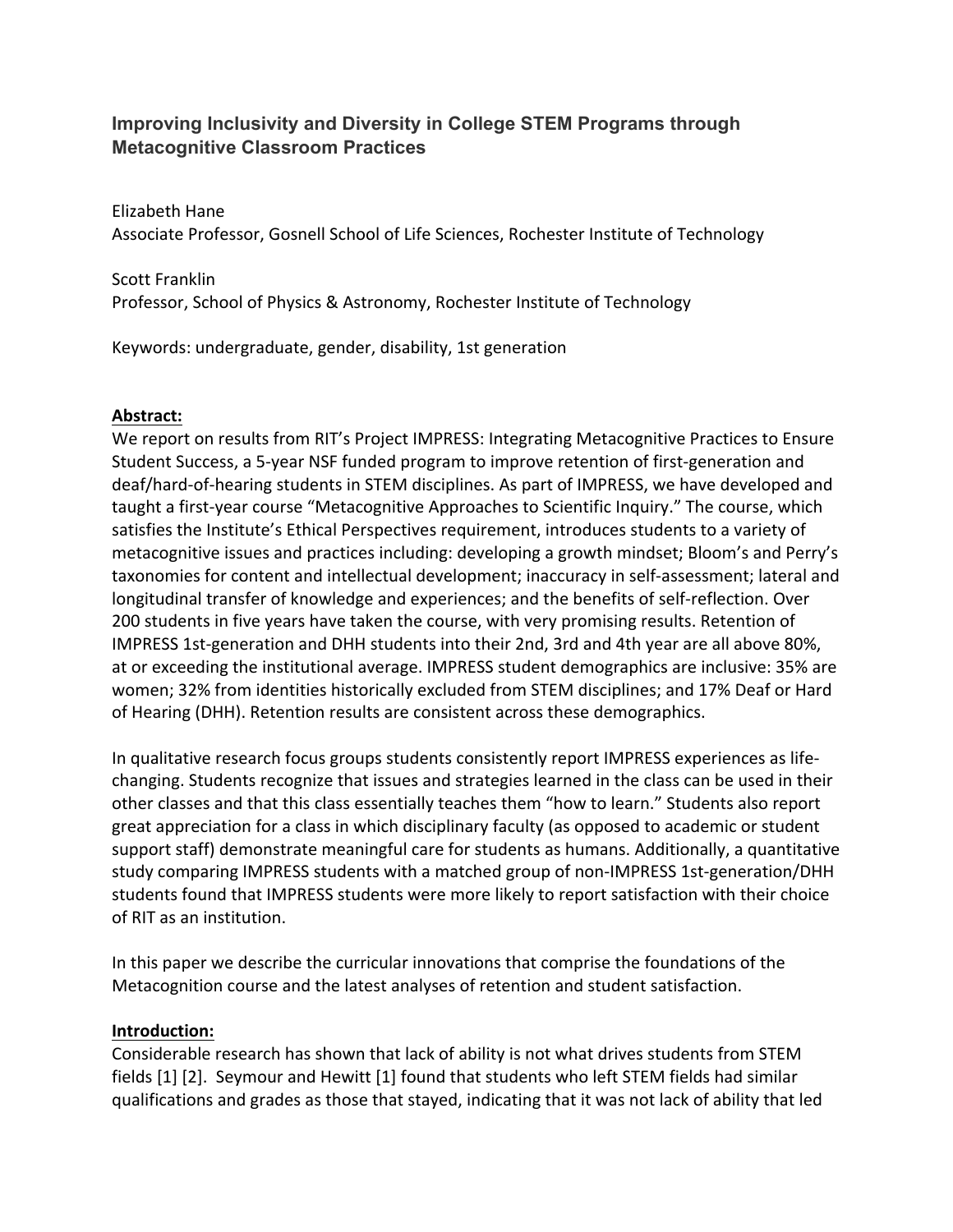them to leave. Research has also documented how metacognitive awareness, or lack thereof, can be a critical obstacle to student success (*e.g*. [3] [4]). Weak students are least likely to realize their deficiencies, and consistently overestimate their performance [5] [6]. While Flavell [7] began his work on metacognition on young children, more recently researchers have begun to apply the theory to higher education, focusing on contextual learning and transfer [8] [9] [10]. Tanner [11] outlines four main areas where students often fail at metacognition: 1) knowing how to learn; 2) monitoring and assessing their own learning and understanding; 3) being reflective about learning and understanding; and 4) knowing how to strategize in order to resolve gaps in knowledge or recognize confusion. She also emphasizes the complex interplay between metacognitive ability, self-regulated learning [12] [13], and selfefficacy [14]. Our course targets all three of these areas. Additionally, we incorporate considerable research on the role of student identity, including societal impacts on learning.

The President's Council of Advisors on Science and Technology has emphasized that the demands for STEM professionals and a scientifically literate populace far outstrip the supply [15], and the report notes that an increase in retention in foundational undergraduate science courses can address a significant portion of the projected shortage. Studies going back to the 1990s [16] [1] [17] indicate that it's not enough to merely change teaching strategies, however; to persist in science, students must also feel like they belong. Therefore, in addition to explicit metacognitive activities dealing with content, we have developed *affective* activities that reinforce student identities and foster a sense of belonging.

#### **Institutional Context**

The Rochester Institute of Technology is a large, private technical institution (18K total students, 13K undergraduate, 8K in STEM). RIT's Carnegie Classification changed to a research doctoral-granting institution in 2016, and the university is changing rapidly from what was once a regional career-oriented "teaching school" into a modern research university. RIT is the third largest producer of undergraduate STEM graduates among all private universities in the nation. RIT is a primarily undergraduate institution enrolling approximately 13,000 undergraduate and 3,100 graduate students on its main campus in Rochester, NY. For a technical institution, the student body is relatively high in diversity, with more than 2,600 international students and 1,650 African American, Latino/a American, and Native American (AALANA) students. RIT hosts the National Technical Institute for the Deaf, with 1,300 deaf/hard-of hearing students taking courses alongside their hearing peers.

RIT is fairly unique in that DHH students in BS programs are fully integrated into classrooms and laboratories in STEM majors. The university provides sign language interpreters, real-time captionists, note takers, tutors and other support systems for students who have hearing disabilities. These students work and learn alongside their hearing peers, and both groups benefit from the various communication styles that a diverse population brings to the classroom.

In 2016, RIT enrolled more than 750 transfer students, with about 70% coming from a community or junior college. RIT also has an unusual socioeconomic diversity, with 30% of RIT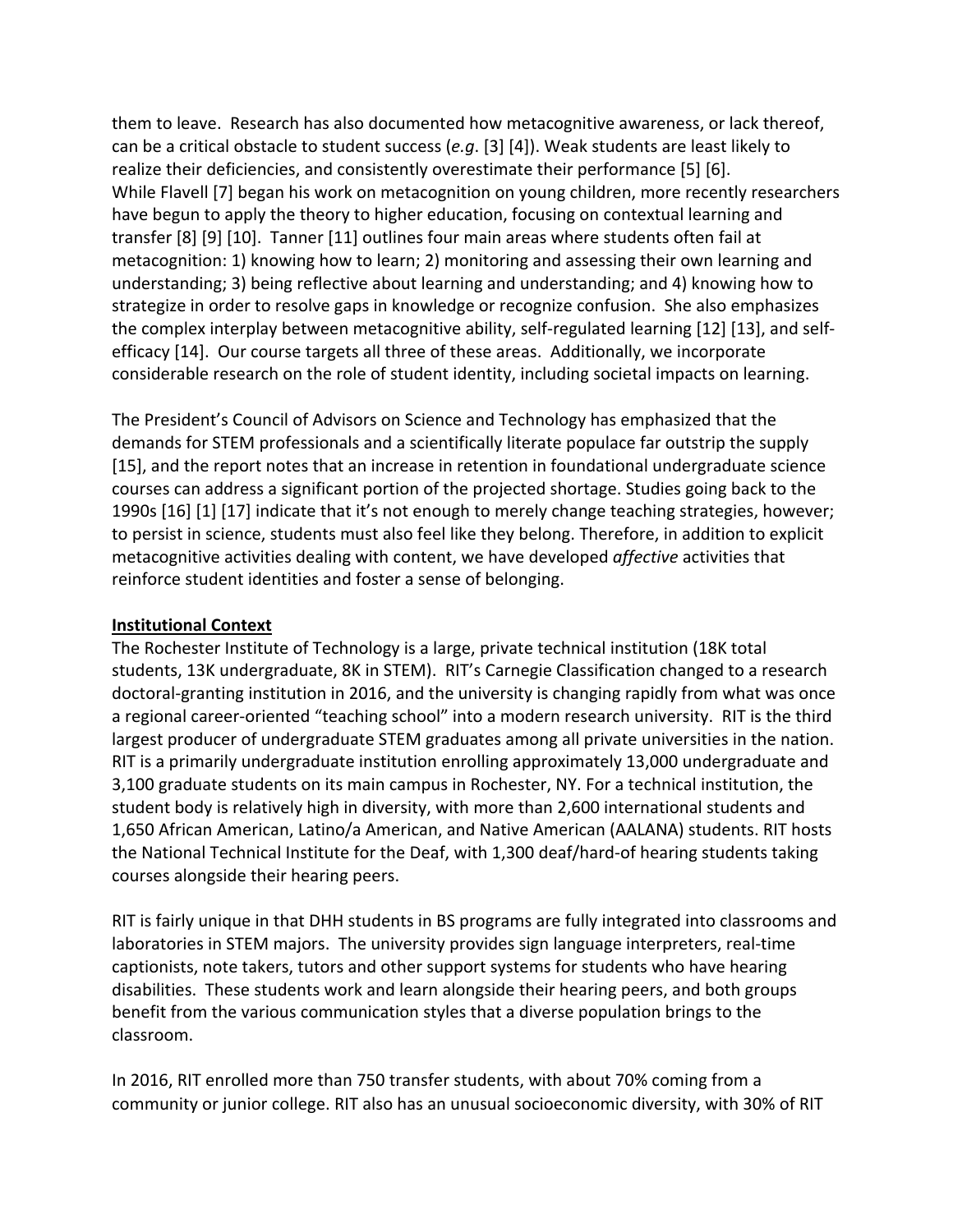full-time undergraduates receiving financial assistance through the Federal Pell grant, almost twice the estimate for comparable institutions [18].

## **IMPRESS and the Metacognition course**

The IMPRESS program is described fully elsewhere [18], and includes a summer bridge program, a credit-bearing academic course that is part of the general education program, and participation in the Learning Assistant Program. Here we focus on the stand-alone course "Metacognitive Approaches to Scientific Inquiry." The course examines metacognition in STEM learning, and in particular identifying and avoiding bias when gathering evidence in STEM fields. Content of the course includes a wide variety of topics, and learning theories in particular, drawing from sources such as *Mindset* [19], *How People Learn* [9] [10], motivation [20] and Bloom's Taxonomy [21]. Students learn about the learning theories, but also carry out activities and participate in case studies to actively examine their own learning and biases.

Because sense of belonging to a greater community is such a strong component of student identity ("I am an engineer") and success, the course focuses not just on learning and assessment of learning, but also has a greater context of societal factors that impact a student's ability to learn and persist. Therefore topics such as gender bias [22] and stereotype threat [23] are important component of course content. Because these topics can be difficult to internalize and discuss in an open forum, the course builds towards these topics, starting out with relatively easier topics (*e.g*. Mindset and Bloom's Taxonomy) and moving towards issues of belonging and identity by the end of the 15-week semester.

An important aspect of the course is that it is incorporated into the students' general education requirements and is not an extra burden of credits taken in addition to required program and general education coursework. RIT requires students to take a course that addresses identification of ethical questions, and the Metacognition course addresses the outcomes and has assessments that examine students' ability to identify and address ethical scientific questions through case study presentations.

# *Course content*

The course is scaffolded to begin with easier, less "threatening" topics (e.g. mindset, Perry's Scheme, Bloom's Taxonomy), and move towards more personal or difficult topics (e.g. identity, belonging, bias) (Table 1). To prepare for class, students read primary literature, popular press versions of studies, watch TED talks and video interviews. A typical class consists of: 1) a review/question period of the readings/video, 2) an activity carried out as a class or in groups, 3) small group discussions, and 4) a reflective period.

Activities have been designed around each of these topics. For example, for Bloom's Taxonomy, learning can be improved by making explicit the Bloom level at which students are expected to perform within a class [21]. Students work in groups to identify levels of questions on their own homework and quizzes, and also design their own questions to illustrate each level. We have made use of several lines of research have metacognitive tools that make students aware of the various cognitive performance levels (e.g. remembering vs. synthesis vs.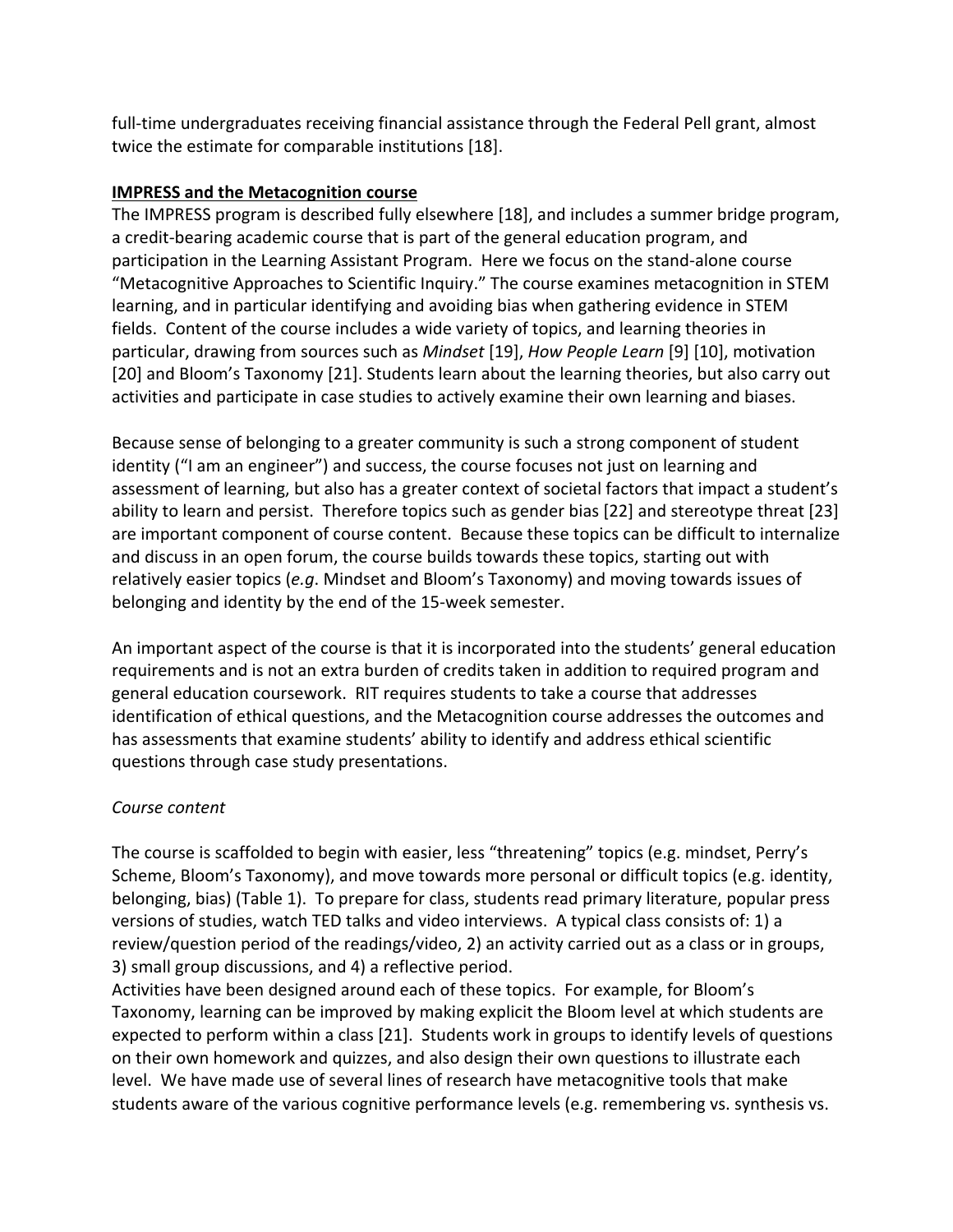evaluation) and have students "Bloom" their assignments to compare across disciplines [24] [25].

Additionally, each week we include a reflection period in class. Sometimes this is oral reflection with other group members, sometimes written in the form of a worksheet, or sometimes in the form of a quiet reflective time (QRT). QRT can be either guided ("Think of a time when you were successful at a difficult task") or unguided, and require the students to sit quietly for 2-10 minutes without stimulation. For some students this is difficult, but research shows that time for reflection leads to more innovative and creative responses [26].

| <b>Topic</b>       | <b>Readings</b>                | <b>Activity/Learning Outcomes</b>           |
|--------------------|--------------------------------|---------------------------------------------|
| Mindset            | Selected chapters from         | Compare and contrast growth and fixed       |
|                    | Mindset [19]                   | mindsets                                    |
| Bloom's            | Primary literature with        | Classify questions from STEM courses;       |
| Taxonomy           | examples [25] [24]             | create their own questions                  |
| Motivation         | Selected chapters from         | Examine and describe their own              |
|                    | Drive [20]                     | motivations; participate in Pink Time [13]  |
| Self-Assessment    | Primary Literature [5],        | Describe the Dunning-Kruger effect;         |
|                    | Popular press article [27]     | examine how it affects one's ability to     |
|                    |                                | predict performance                         |
| <b>Experts and</b> | Selections from How People     | Compare and contrast how experts and        |
| <b>Novices</b>     | Learn <sup>[9]</sup>           | novices approach problem solving            |
| Self-efficacy      | Primary literature [28]        | Identify the four sources of self-efficacy; |
|                    |                                | apply them to oneself                       |
| Stereotype Threat  | <b>Videos of Claude Steele</b> | Describe stereotype threat; discuss         |
|                    | interviews [29]                | methods for overcoming negative             |
|                    |                                | impacts of stereotype threat                |
| Underrepresented   | Popular press articles [30]    | Identify barriers to underrepresented       |
| groups             | $[31]$                         | groups feeling a sense of belonging in      |
|                    |                                | STEM fields (e.g. women in tech)            |

**Table 1**. Examples of topics, readings and associated learning outcomes

Interwoven with the topics and activities are three "case studies" that the students produce in groups (usually 3-4 students per group) to present to the class in a formal presentation. The case studies are designed to examine three distinct sets of topics/issues:

1) **Working in groups, consensus making and conflict resolution**. In this case study, students are given a packet of letters of recommendation and a hiring scenario (described in [32]). Students are placed in groups to maximize conflict over who should be hired, and then must document not only who they should hire, but *the consensus process by which they reached this conclusion*. This exercise focuses students on the process of working in a diverse group, and part of the grade on their presentation comes from explaining how the decision was reached with input from all members. Because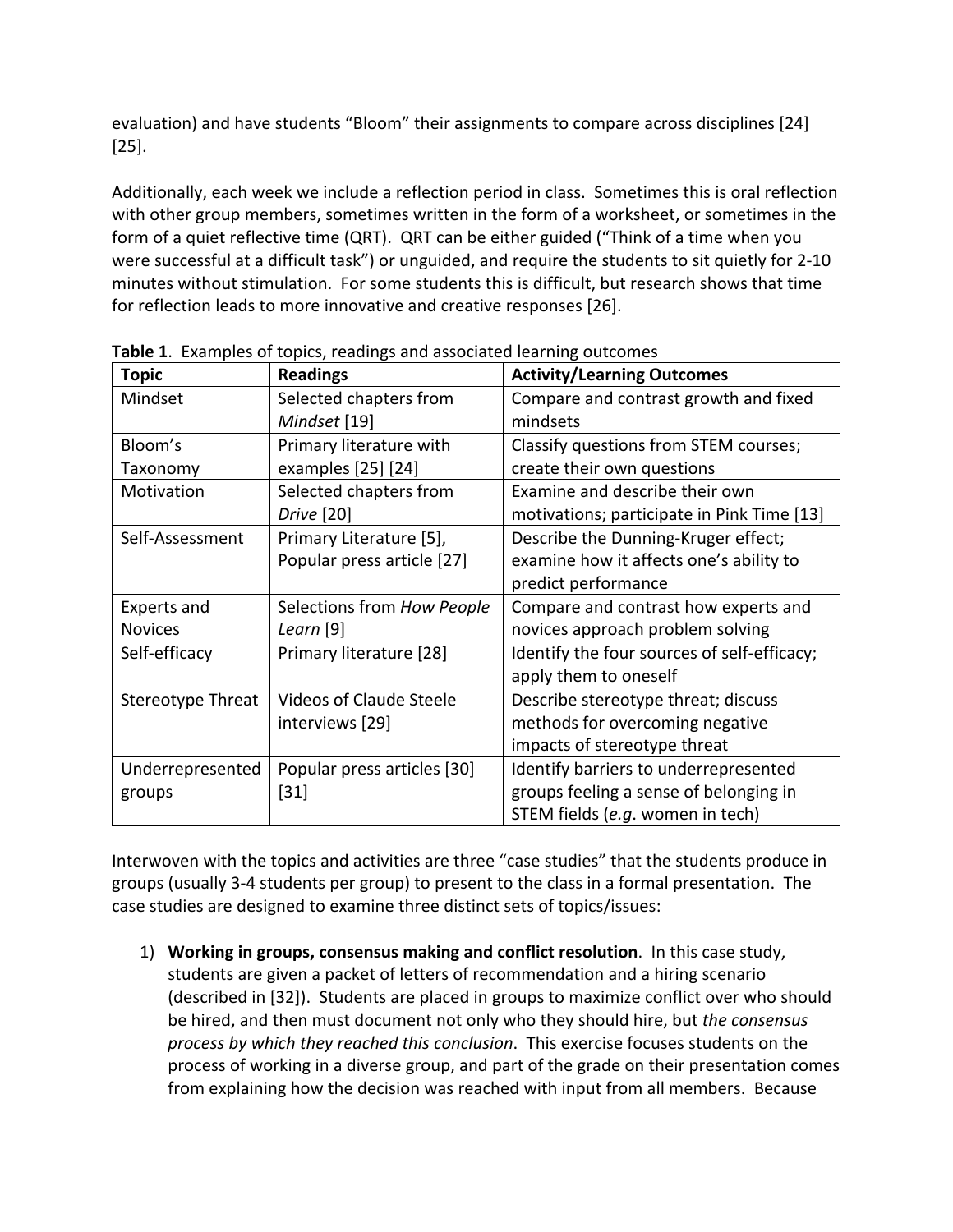they are put into groups with others who think differently than they do, the exercise also encourages the students to examine their ability to work with others who are different from themselves.

- 2) **Examining teaching/learning aspects of their own courses**. The second case study has students examine some aspect of their own STEM coursework. Students make observations, give surveys, assess questions, *etc*. within their majors courses to come to a conclusion about teaching and learning. Simultaneously, they must devise a method for quantifying input of group members to the project. In this project, students are typically grouped by major.
- 3) **Confirmation Bias in Science Controversies**. The last case study comes after a series of activities in class that focus on confirmation bias, and asks students to examine the process by which they search for and select evidence for a controversial scientific subject (*e.g*. hydrofracking, GMOs, *etc*.). Students must then come to consensus in their group about a particular controversy, and also document what evidence they used and how they assessed the quality and potential bias of that evidence.

Students are also required to do weekly self-reflections in the form of guided reflection forms (GRFs). GRFs are a way to get and give feedback from/to students about course content, and also co-curricular issues. Examples include confusing aspects of the course, time management, how to build a network, where to find resources to support the student, *etc*. [33]. Students fill out an online form that guides them through a forked series of questions and reflections, and the instructor then can respond to each student individually. As instructors, we get valuable feedback from students about what aspects of college life they are struggling with [34] [35], and we can help point them to campus resources and/or a specific person who can help them. We also can provide support for positive and negative experiences they encounter, as well as find out what aspects of the course are working (or not) for students.

Course assessments consist of homework exercises, weekly GRFs, participation and case study presentations. Homework typically consists of short essays, reflections, worksheets or other out-of-class assignments that reinforce and extend classroom discussions and readings.

# **Results and Lessons Learned**

#### *Logistics*

Over five years, 10 sections of Metacognitive Approaches to Scientific Inquiry have been taught, with typically 24 students per section, leading to approximately 240 students enrolled in the course. Enrollment is restricted to first-year students with STEM majors (*e.g*. science, computer-related fields, mathematics, engineering, and engineering technology). All students enrolled in the course are either first generation or D/HH.

Each May, after students have declared their intent to enroll at RIT and paid their deposit, a mailing about the IMPRESS program goes out to all eligible students (FG and/or DHH STEM majors). Students are invited to submit an application to attend the summer bridge program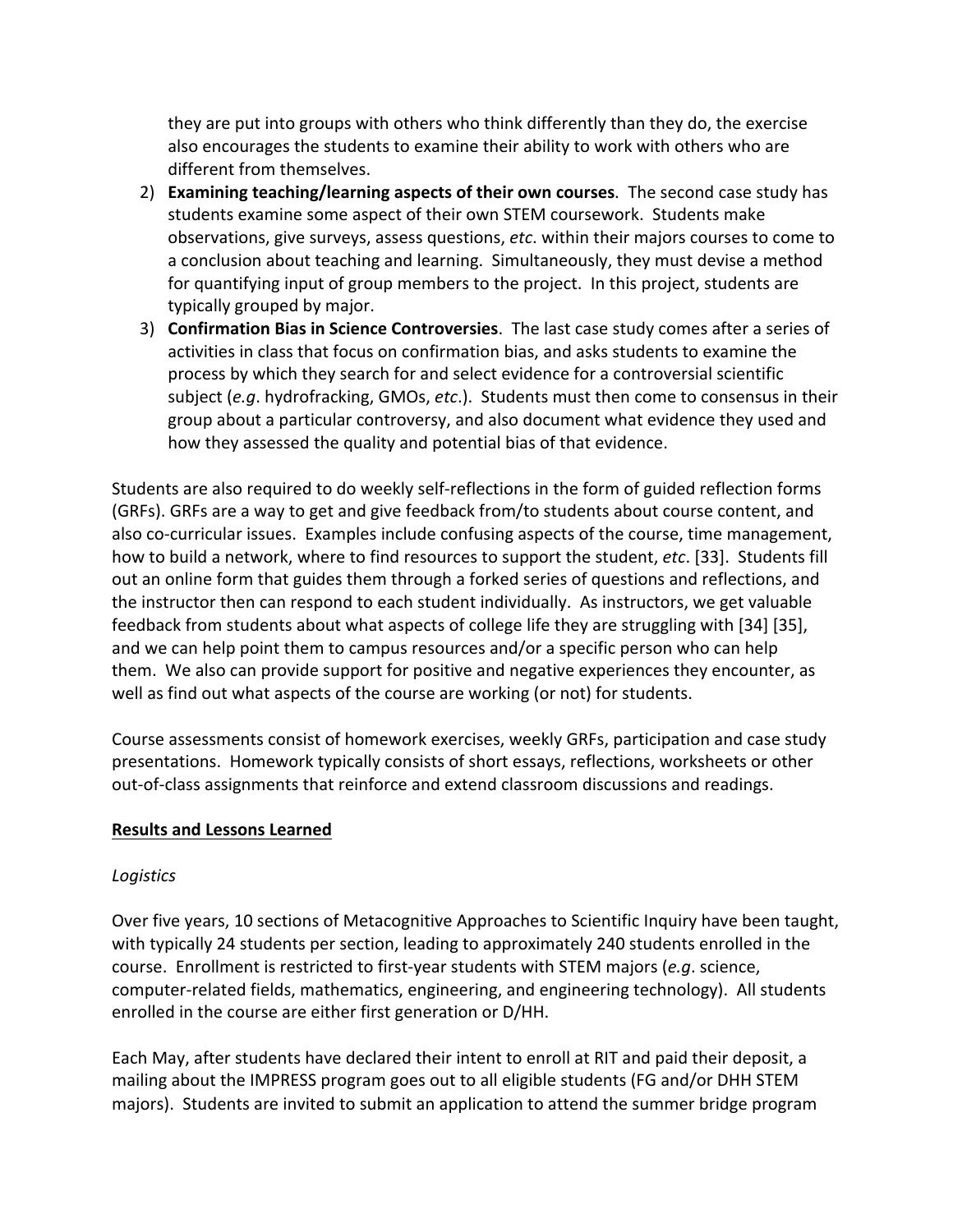and/or indicate interest in enrolling in the fall academic course. An enrollment list is created that takes into account student requests, but also prioritizes underrepresented identities, including women and AALANA students. Prioritized lists are then circulated to professional advisors, who create first-year student schedules and assist with enrollment. The result of this effort is that IMPRESS student demographics are inclusive: 35% are women; 32% from identities historically excluded from STEM disciplines; and 17% Deaf or Hard of Hearing (DHH). More IMPRESS students are drawn from engineering fields (57%) than others (CS/tech: 23%; Science 20%) simply because of the greater number of engineering students on campus.

# *Retention*

At the start of our project, the institutional average for 2-year retention of D/HH and FG students in STEM was 60%, and 4-year retention was 50%. We sought to raise these rates to the institutional average for all students, and we were successful in that goal (Figure 1). IMPRESS students are more likely to be enrolled full time than their peers, and the retention rate within RIT (but not necessarily STEM) is even higher. Some of these students have gone into the Health Sciences College, which means they are in STEM-related field (though not technically STEM).



Figure 1. Cumulative retention rates of IMPRESS students staying enrolled at RIT (blue) and also retained within STEM majors (orange). The goal of the project was to improve the retention rates of D/HH and FG students at RIT in STEM at the beginning of the study (2-year retention: 60%; 4-year retention: 50%).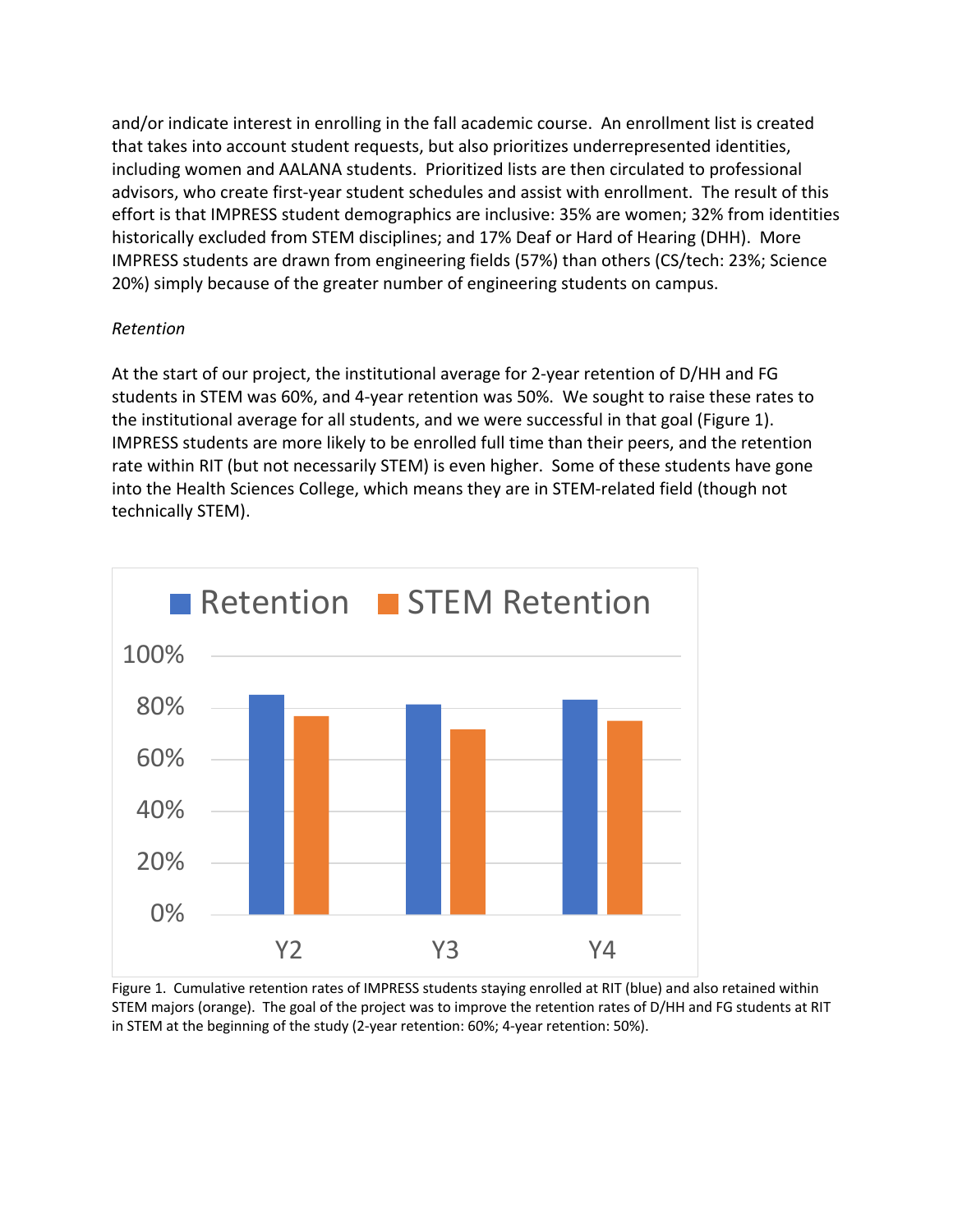

Figure 2. Retention rates of the first four IMPRESS cohorts (n=211). The average of the IMPRESS cohorts is shown in blue. The "control" average is for all other RIT STEM students who are D/HH or FG (n=1833). Note that the demographics of these two groups by gender and race/ethnicity are not similar, as the IMPRESS group has higher percentages of women and AALANA students.

The average retention of the students in the IMPRESS cohorts is higher than the institutional average for STEM majors who are D/HH or FG (Figure 2). Because only one cohort (2014) has reached the 4-year mark, it is hard at this point to draw generalizations, and we do not yet have graduation rates, as most of the technology and engineering programs at RIT are 5-year programs, which include a mandatory year of co-operative education. Indications are at this point that the IMPRESS students are more likely to remain in STEM. We also know they are 7% more likely to remain enrolled full time after the first year, indicating that they are more likely to be on track for on-time graduation.

The IMPRESS average was impacted by lower retention rates in the 2015 cohort, which was anomalously low (Figure 2, orange diamonds). Because the class size is small, relatively minor fluctuations in student drop-out rates can have fairly large shifts in the retention rate. As part of an external study looking at how efforts to improve retention varied across institutions, the IMPRESS students (n=47) were surveyed alongside FG non-IMPRESS students (n=708) to gage their sense of belonging in their majors and at RIT. In a two sample Z test, IMPRESS students responded more negatively to the question, "if I had to do it all again, I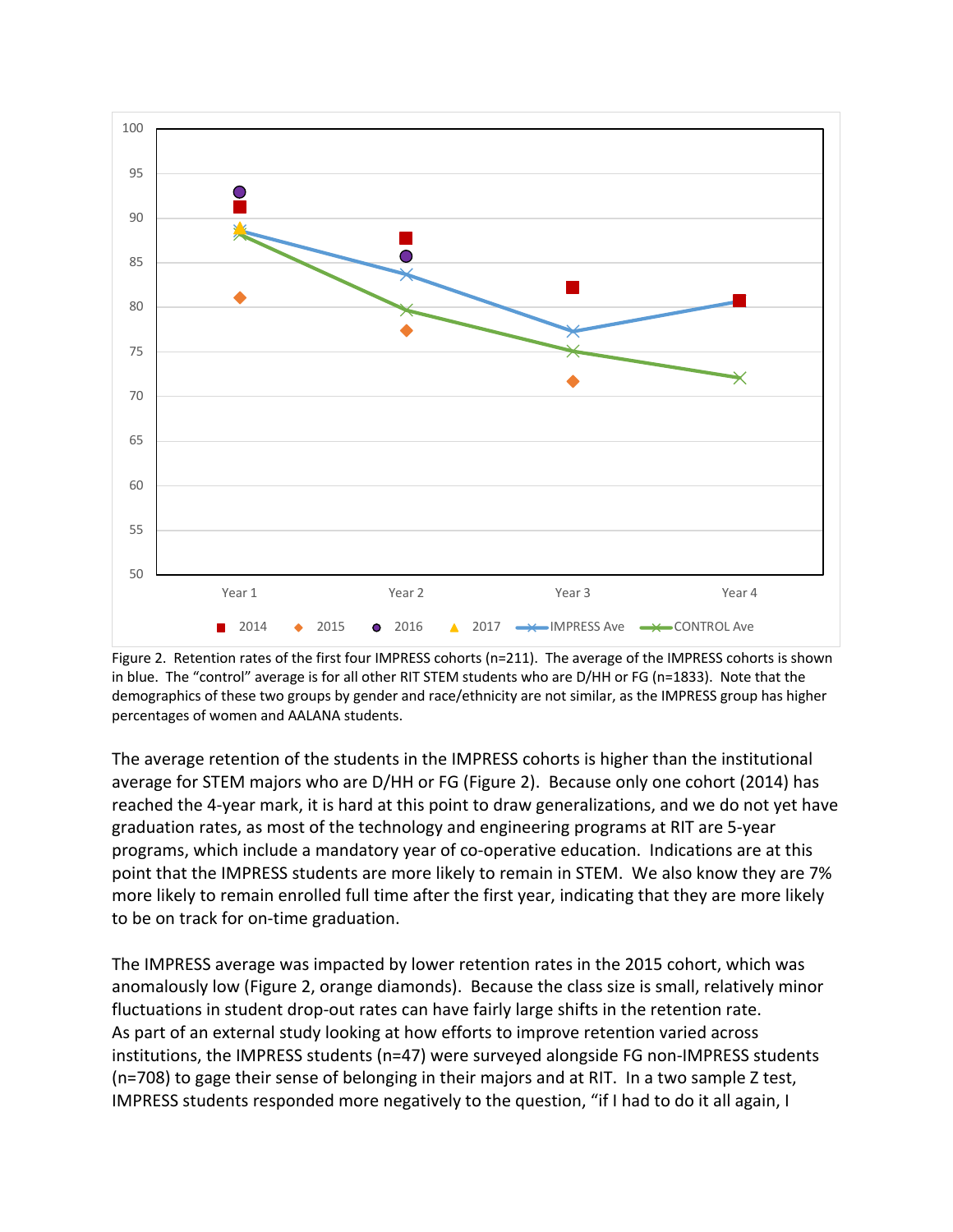would go somewhere else" (p=0.027), indicating that they were much more likely to choose RIT again and felt RIT was a good choice of colleges.

### *Lessons Learned*

We suggest that if possible, it is important to ensure the class has >30% proportion of women; for many women in technology or engineering, the class may be the only one that has significant numbers of other women enrolled. The class discussions are enriched by the presence of a diverse community, and female students feel more comfortable speaking out when they do not feel like the sole representative of their gender and major in the room.

To date, all sections of the course have been team-taught by scientists. Team teaching provides a broader range of experiences to illustrate concepts from the course. It also provides an opportunity to model behavior of scientific debate and disagreement in an academic environment. The course does not necessarily need to be team-taught to be successful.

Incorporating D/HH students into a mainstream RIT course is not unusual as there are more than 1200 D/HH students on campus, with >200 D/HH students matriculated into BS programs at RIT. D/HH students are supported by a team of faculty and staff, including instructional faculty, interpreters, captionists, notetakers, tutors and NTID support faculty [35]. Significant resources are available on campus to assist faculty with inclusive teaching practices for deaf students (e.g. [36]), including how to place students for group work, working one-on-one, and classroom strategies. This mainstreaming may be more difficult in other campuses, but it is possible if the resources are available to fully support the student.

We originally envisioned that many faculty would teach the course from the perspective of a variety of STEM disciplines, but as yet, only four faculty have served as instructors. The course approach requires relatively small class size (24 per section) and thus the small number of participating faculty limits the number of students that can be reached. The lack of participation is not due to disinterest; rather, the combination of lack of faculty time to teach a new course, given the demands of major/program courses, and also a lack of training in the area of metacognition discourages participation. The course falls within the general education curriculum, and many STEM faculty are dedicated to teaching within the context of STEM programs. Incorporating aspects the course into a first year experience or first year seminar, would be ideal. Alternatively, lessons and exercises could be adapted into majors courses in individual disciplines.

As new work is published and we become more aware of existing work, we have refined and updated the course. For example, *Pink Time* was incorporated after one of us saw a conference talk by the authors at a T-Summit meeting and has greatly enriched our conversations with students about motivation. Currently the class readings on underrepresentation focus on gender (e.g. women in computing), but these will be updated to include other groups, such as LGBTQ+ and D/HH individuals, and the concept of intersectionality.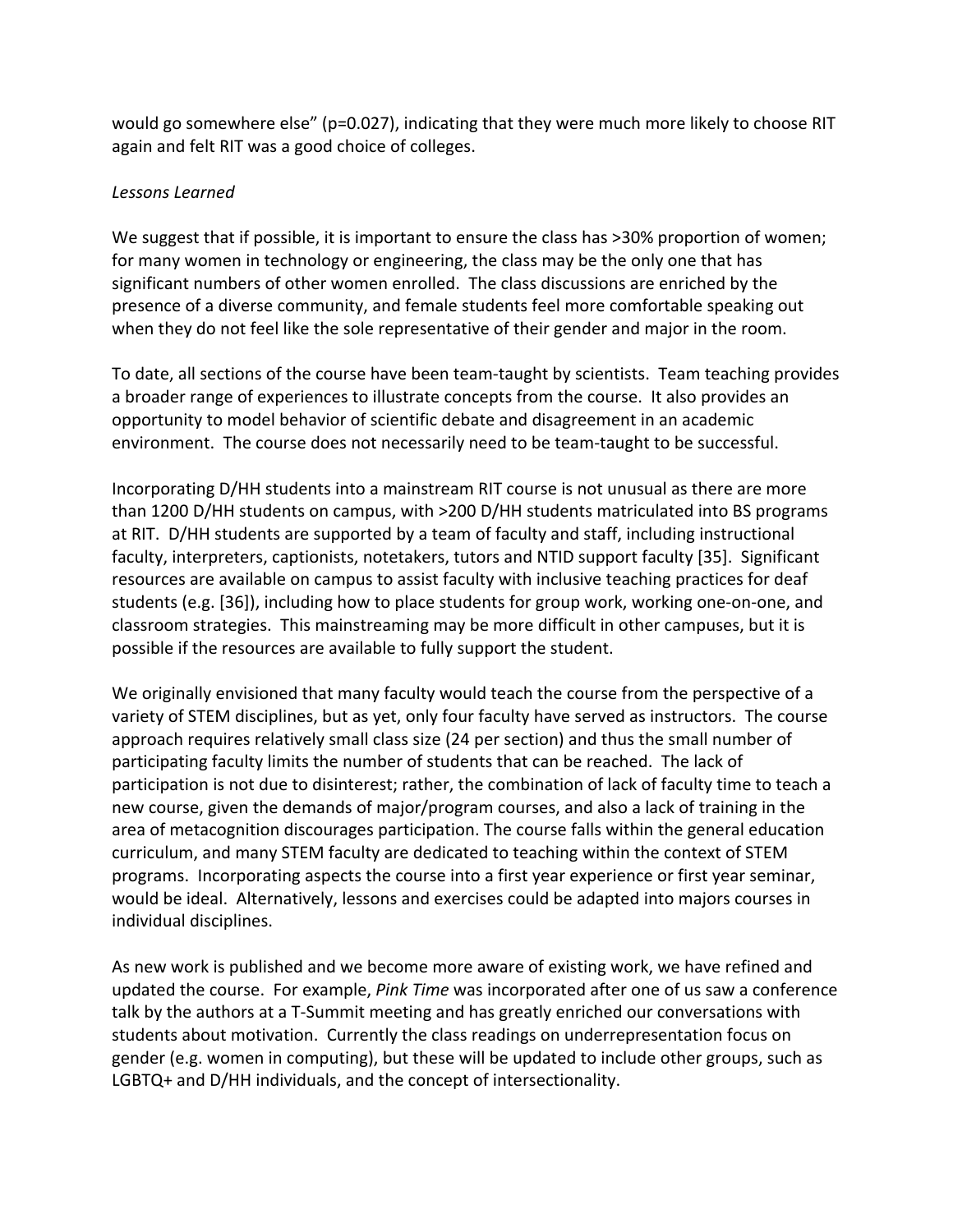#### **Works Cited**

- [1] E. Seymour and N. M. Hewitt, Talking about Leaving: Why Undergraduates Leave the Sciences, Boulder, CO: Westview Press, 1997.
- [2] H. B. Carlone, "Innovative science within and against a culture of "achievement"," *Science Education,* vol. 87, pp. 307-328, 2003.
- [3] K. W. Thiede and M. C. Anderson, "Summarizing can improve metacomprehension accuracy," *Contemporary Educational Psychology,* vol. 28, pp. 129-161, 2003.
- [4] J. Dunlosky, K. A. Rawson and E. L. Middleton, "What constrains the accuracy of metacomprehension judgements? Testing the transfer-appropriate mentoring and accessibility hypothesis," *Journal of Memory and Language,* vol. 52, pp. 551-565, 2005.
- [5] J. Kruger and D. Dunning, "Unskilled and unaware of it: How differences in recognizing one's own incompetence lead to inflated self-assessments," *Journal of Personality and Social Psychology,* vol. 77, pp. 11-21, 1999.
- [6] J. Ehrlinger and D. Dunning, "How chronic self-views influence (and potentially mislead) estimates of performance," *Journal of Personality and Social Psychology,* no. 84, pp. 5-17, 2003.
- [7] J. H. Flavell, "Metacognition and cognitive monitoring: A new area of psychological inquiry," *American Psychologist,* vol. 34, pp. 906-911, 1979.
- [8] D. N. Perkins and G. Salomon, "Are cognitive skills context-bound?," *Educational Researcher,* vol. 18, pp. 16-25, 1989.
- [9] J. Bransford, A. L. Brown and R. Cocking, How people learn: Brain, mind, experience and school, Washington, DC: National Academies Press, 2000.
- [10] National Academies of Sciences, Engineering and Medicine, How People Learn II: Learners, Contexts, and Cultures, Washington, DC: National Academies Press, 2018.
- [11] K. D. Tanner, "Promoting Student Metacognition," *CBE-Life Sciences Education,* vol. 11, pp. 113-120, 2012.
- [12] G. Schraw, K. Crippen and K. Hartley, "Promoting self-regulation in science education: metacognition as part of a broader perspective on learning," *Research in Science Education,* vol. 36, pp. 111-139, 2006.
- [13] T. D. Baird, D. J. Kniola, A. L. Lewis and S. B. Fowler, "Pink Time: Evidence of self-regulated learning and academic motivation among undergrduate students," *Journal of Geography,*  vol. 114, no. 4, pp. 146-157, 2015.
- [14] A. Bandura, "Self-efficacy: toward a unifying theory of behavioral change," *Psychological Review,* vol. 84, pp. 191-215, 1977.
- [15] President's Council of Advisors on Science and Technology, Engage to excel: Producing one million additional college graduates with degrees in science, technology, engineering and mathematics, Washington DC: Executive Office of the President, 2012.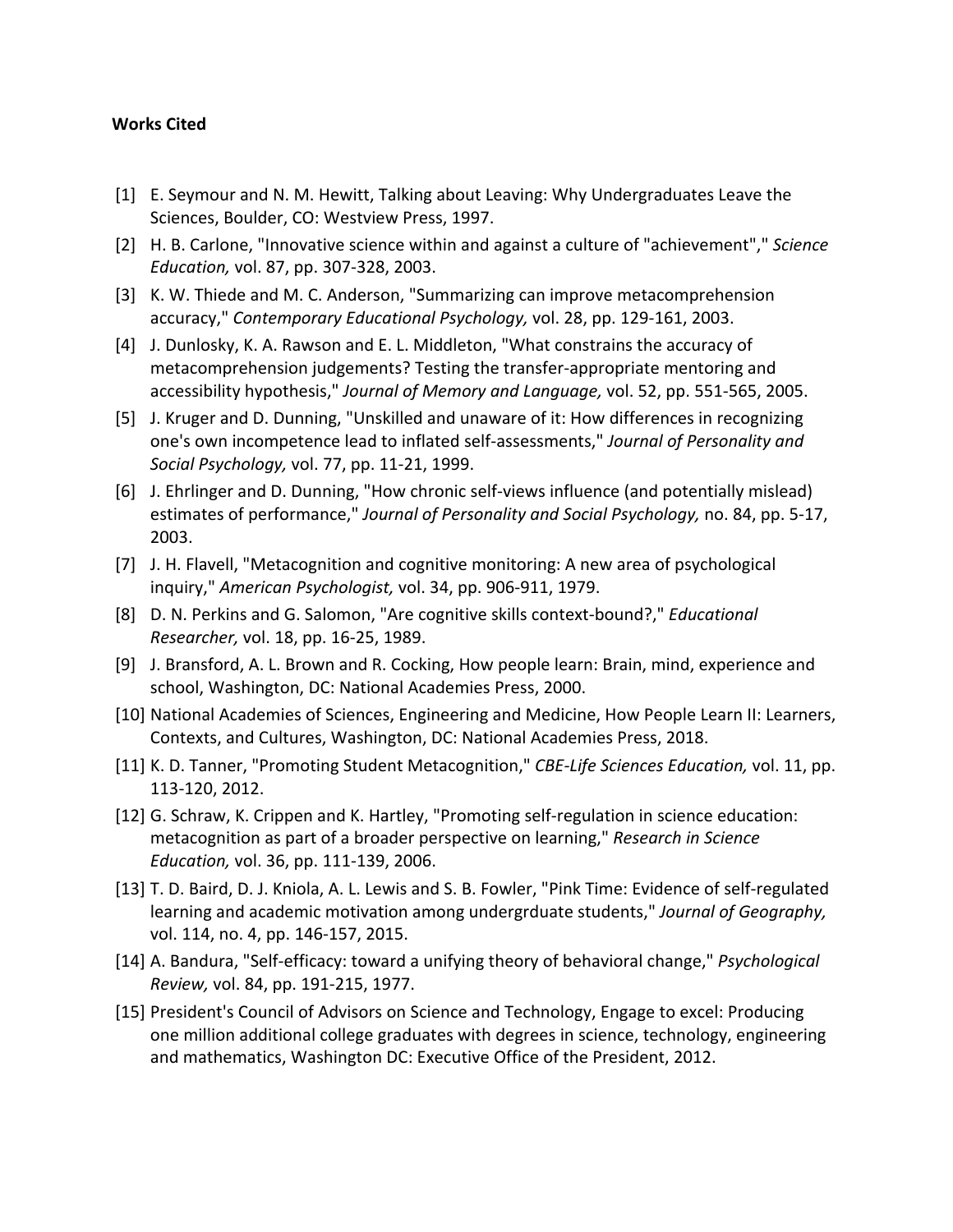- [16] A.-B. Hunter, S. L. Laursen and E. Seymour, "Becoming a scientist: the role of undergraduate research in students' cognitive, personal and professional development," *Science Education,* vol. 96, pp. 36-74, 2007.
- [17] S. Tobias, They're not dumb, they're different: Stalking the second tier (occasional paper on neglected problems in Science Education), New York: Research Corporation, 1994.
- [18] S. V. Franklin, E. Hane, M. Kustusch, C. Ptak and E. Sayre, "Improving retention through metacognition: A program for deaf/hard-of-hearing and first-generation STEM college students," *Journal of College Science Teaching,* vol. 48, no. 2, pp. 21-27, 2018.
- [19] C. Dweck, Mindset: the new psychology of success, New York: Ballantine Books, 2006.
- [20] D. H. Pink, Drive: the surprising truth about what motivates us, New York: Penguin, 2009.
- [21] B. S. Bloom, D. R. Krathwohl and B. B. Masia, Taxonomy of educational objectives: the classifiction of educational goals, New York: McKay, 1956.
- [22] A. Miyake, L. E. Kost-Smith, N. D. Finkelstein, S. J. Pollack, G. L. Cohen and T. A. Ito, "Reducing the gender achievement gap in college science: a classroom study of values affirmation," *Science,* vol. 330, pp. 1234-1237, 2010.
- [23] C. M. Steele and J. Aronson, "Stereotype threat and intellectual test performance of African Americans," *Attitudes in Social Cognition,* vol. 69, pp. 797-811, 1995.
- [24] D. Allen and K. Tanner, "Approaches to cell biology teaching: questions about questions," *Cell Biology Education,* vol. 1, pp. 63-67, 2002.
- [25] A. Crowe, C. Dirks and M. P. Wenderoth, "Biology in Bloom: implementing Bloom's taxonomy to enhance student learning in biology," *CBE-Life Sciences Education,* vol. 7, pp. 368-381, 2008.
- [26] T. D. Wilson, D. A. Reinhard, E. C. Westgate, D. T. Gilbert, N. Ellerbeck, C. Hahn, C. I. Brown and A. Shaked, "Just Think: The challenges of the disengaged mind," *Science,* vol. 245, no. 6192, pp. 75-77, 2014.
- [27] E. Goode, "Among the inept, researchers discover, ignorance is bliss," *New York Times,* p. F7, 18 01 2000.
- [28] V. Sawtelle, E. Brewe, R. M. Goertzen and L. H. Kramer, "Identifying events that impact self-efficacy in physics learning," *Physics Education Research,* vol. 8, p. 020111, 2012.
- [29] Uncharted: The Festival of Ideas, "Claude Steele & Lance Knobel: All in the Mind: Stereotypes revealed," YouTube, 2014. [Online]. Available: https://www.youtube.com/watch?v=cJQcZQa-ldQ. [Accessed 1 12 2018].
- [30] E. Pollack, "What really keeps women out of tech?," *New York Times,* p. SR3, 10 10 2015.
- [31] L. Grossman, "Of Geeks and Girls," UC Santa Cruz Science Communication Program, 2009. [Online]. Available: http://sciencenotes.ucsc.edu/0901/pages/geeks/geeks.html. [Accessed 1 12 2018].
- [32] M. Walczak and J. Lantz, "National Center for Case Study Teaching in Science: Case in Point," 1999. [Online]. Available: http://sciencecases.lib.buffalo.edu/cs/collection/detail.asp?case\_id=692&id=692. [Accessed 30 11 2018].